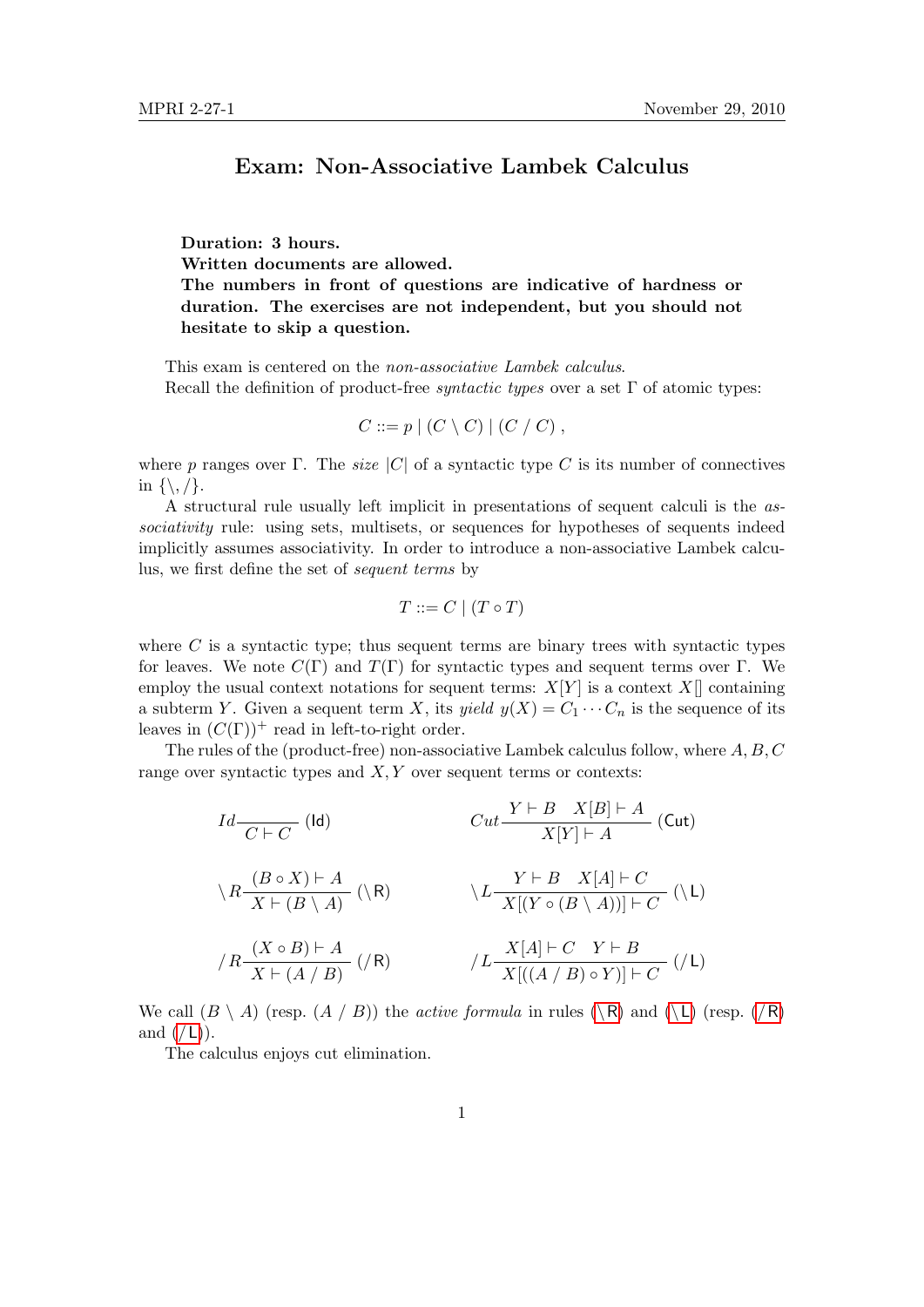## 1 Context-Freeness

Exercise 1 (Interpolation). The purpose of the exercise is to establish an interpolation result: if  $X[Y] \vdash A$  is a provable sequent, then there exists a syntactic type B such that  $Y \vdash B$ ,  $X[B] \vdash A$ , and there exists a syntactic type occurring in  $X[Y] \vdash A$  with at least as many connectives (in  $\{\setminus,\setminus\}$ ) as B.

The proof proceeds by induction over cut-free sequent derivations of  $X[Y] \vdash A$ .

[1] 1. Show that the result holds for a derivation consisting of a single ([Id](#page-0-4)) rule.

This covers the base case. For the induction step, we assume that the premises of a rule R with  $X[Y] \vdash A$  as conclusion verify the result, and need to prove that it then holds for  $X[Y] \vdash A$ .

- [3] 2. Assume Y contains the active formula of R. Show that the result holds.
- [2] 3. Assume Y occurs in one of the premises of R (and is thus not affected by R). Show that the result holds.
- [1] 4. Conclude.

**Exercise 2** (Bounded Calculus). We consider the  $(m, \Gamma)$ -bounded non-associative Lambek calculus with rules

<span id="page-1-0"></span>
$$
Ax \frac{}{B \vdash A} \text{ (Ax)} \qquad Cut \frac{Y \vdash B \quad X[B] \vdash A}{X[Y] \vdash A} \text{ (Cut)}
$$

where every  $B \vdash A$  in  $(Ax)$  $(Ax)$  $(Ax)$  is provable in the non-associative Lambek calculus with  $|A| \leq m$  and  $|B| \leq m$  (thus for fixed m and  $\Gamma$  there are finitely many possible instances of  $(Ax)$  $(Ax)$  $(Ax)$ ).

Say that a sequent term X is m-bounded if all its leaves C are of size  $|C| \leq m$ . Define

$$
C_m(\Gamma) = \{ C \in C(\Gamma) \mid |C| \le m \} \qquad T_m(\Gamma) = \{ X \in T(\Gamma) \mid X \text{ is } m\text{-bounded} \} .
$$

[2] Let  $X \vdash A$  be provable in the non-associative Lambek calculus with  $(X, A)$  in  $T_m(\Gamma) \times$  $C_m(\Gamma)$  for some m and  $\Gamma$ . Show by induction on X (i.e. on its number of  $\circ$  connectives) that  $X \vdash A$  is provable in the  $(m, \Gamma)$ -bounded non-associative Lambek calculus.

Exercise 3 (Context-Freeness). We are now in position to prove that the languages of categorial grammars based on the non-associative Lambek calculus are context-free. A NL categorial grammar is a tuple  $\mathcal{C} = \langle \Sigma, \Gamma, S, \ell \rangle$  with  $\Sigma$  a finite alphabet,  $\Gamma$  a finite set of atomic types, S a distinguished syntactic type in  $C(\Gamma)$ ,  $\ell$  a finite lexical relation in  $\Sigma \times C(\Gamma)$ . The *language* of C is

$$
L(\mathcal{C}) = \{a_1 \cdots a_n \in \Sigma^+ \mid \exists X \in T(\Gamma), \exists C_1 \in \ell(a_1), \ldots, \exists C_n \in \ell(a_n), X \vdash S \text{ and } y(X) = C_1 \cdots C_n\}.
$$

[4] Show using the previous exercise that for every NL categorial grammar, there exists an equivalent context-free grammar.